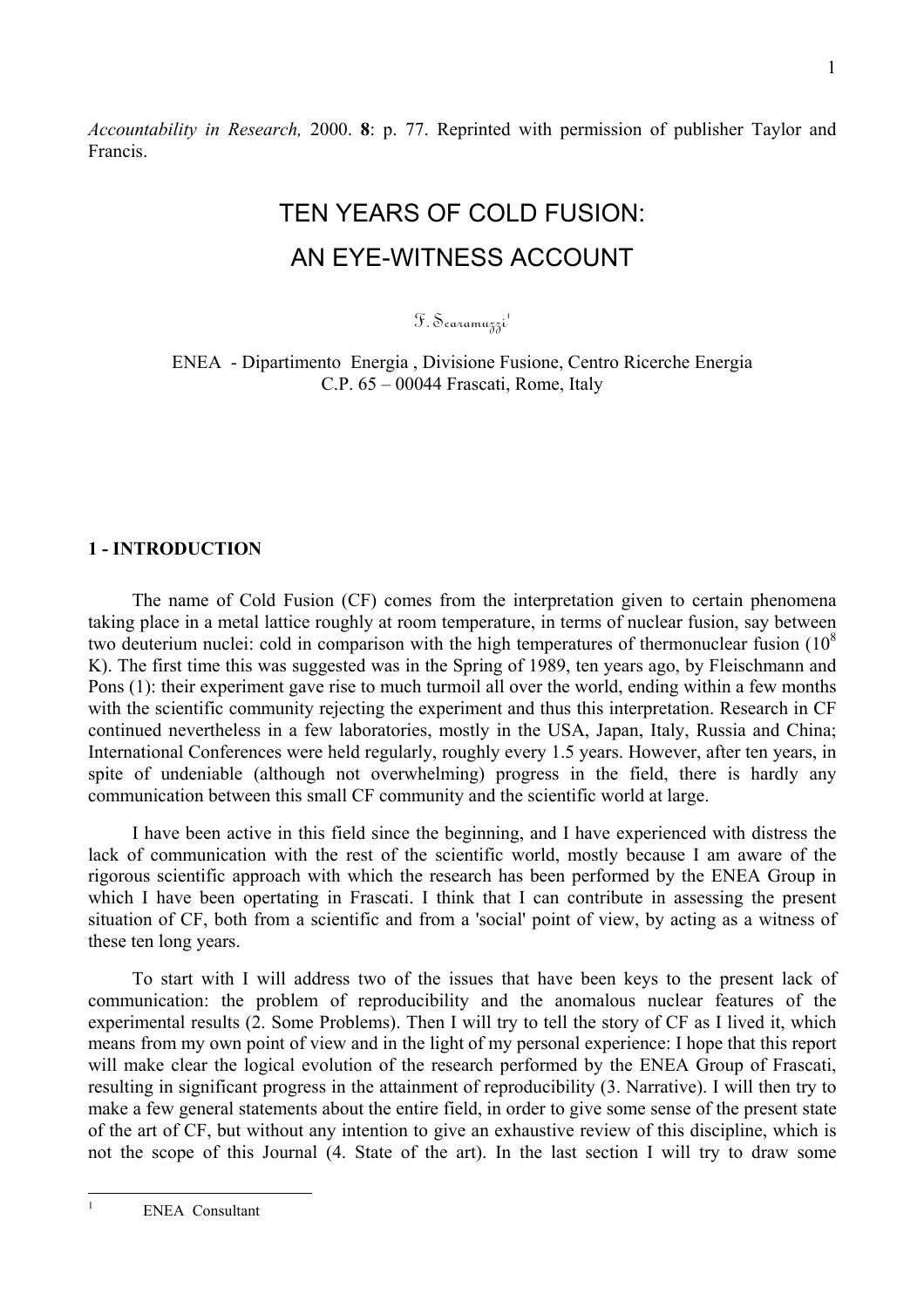conclusions, point out some prospects for the future, and make some comments on communications between the CF community and the rest of the scientific world (5. Conclusions).

#### **2 - SOME PROBLEMS**

 I think that two problems, lack of reproducibility and anomalous nuclear features, need to be assessed clearly, because they have been serious concerns of the scientific community, resulting in deep skepticism towards CF. This is what I will try to do in the following.

## *2.1 - Reproducibility*

 Recently I was watching a TV-show, one of those designed to explain science to the layman. A well known physicist was asked what he thought of CF. His answer was that it was not good science, because of the lack of reproducible experiments. I wrote to him, presenting the following arguments: a) I agree that reproducibility is a "must" in experimental research; b) however, a new field, at its beginning, is often characterized by lack of reproducibility, and it is the task of the scientists operating in that field to understand what is going on, in order to pursue reproduciblity; c) this has been done in the case of CF, making meaningful, even though slow, progress (I sent him a paper of mine (2) in which I had discussed this problem). My letter did not produce any effect, in the sense that he did not change his mind, and went on demanding reproducibility, as if it were an intrinsic characteristics of research and not something that has to be pursued.

 In order to clarify the issue, let me try to propose a few statements about reproducibility. First, what does it mean? Consider a simple desk-top experiment. When you perform it, you choose your sample, you work out a procedure (a protocol), and you get your results. It is reproducible if you obtain the same results with the same kind of sample and the same protocol every time you perform your experiment. A further stage of reproducibility consists in describing your experiment in a scientific publication, with the consequence that any other scientist who performs the same experiment, on the basis of that paper, obtains the same results. Now imagine that you perform your experiment, take note as accurately as you can of its parameters (sample and protocol) and when you repeat it you do not get the same results: the experiment is not reproducible! There are two possible explanations: either the first experiment was wrong, or you did not have the same kind of sample, or follow the same protocol. If, by examining your first experiment, you reach the conclusion that the measurement itself was correct and reliable, you have to accept the second explanation. At this point you start a further stage of your research: you try to understand which features were hidden in the choice of the sample and in the protocol, that could have influenced your results without your being aware, and thus you begin what may be a difficult march towards reproducibility. It is not correct to state, as many have done for CF, that non-reproducibility necessarily means a wrong experiment.

 An episode that I will now describe will help to illustrate my previous statements: it occurred in 1992 to the ENEA Group of Frascati, which I was leading. We had been working on CF experiments based on gas loading of deuterium in titanium, looking for neutrons and tritium, and eventually we had reached the conclusion that we should move to a different type of experiment: the measurement of excess heat in palladium charged with deuterium in an electrolytic cell with heavy water (substantially the Fleischmann-Pons experiment). In order to build the cathodes, we took the only palladium sheet that was at hand in the laboratory, constructed the electrolytic cell and put it in an accurate calorimeter, and performed the experiment: the first three runs, with three different cathodes taken from the same sheet, and with the same protocol, gave very clear evidence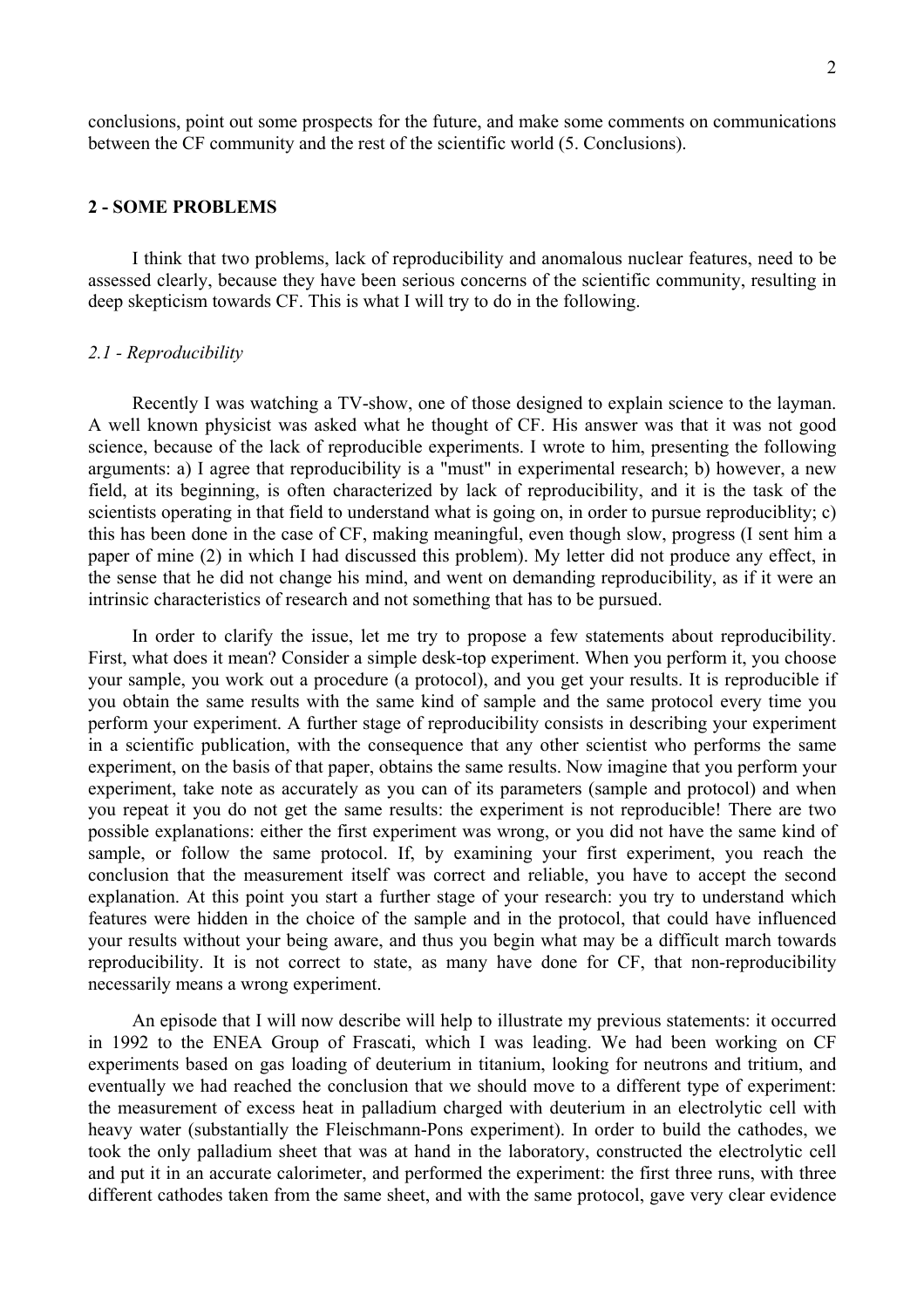of excess heat production, a couple of orders of magnitude larger than the experimental errors (3). At this point, we had used all the palladium existing in the laboratory, and thus we ordered more of it from the same firm that had provided the previous sample, asking for the same commercial characteristics. When the new palladium arrived, we started another series of experiments, none of which gave any sign of excess heat production. So, there we were: we had no doubt about the correctness of the first measurements, but it had been sufficient to change the sample of palladium for the excess heat to disappear, even though, from a commercial point of view, it was the same kind of palladium. This was the beginning of the project that brought the Group to results quite close to total reproducibility in 1996 (4). I will come back to this subject later.

 Many research groups in CF have had similar frustrating experiences. And I am sure that history of science is full of examples of this type, in particular when the sample and the protocol are intrinsically complex. I like to quote a sentence that Wolfgang Pauli wrote in 1931 in a letter to Peierls: "One shouldn't work on semiconductors, that is a filthy mess; who knows whether any semiconductors exist" (5). Today we are surrounded by semiconductors, and no one has any doubt about the important contribution of Pauli to the development of physics in this century, but in 1931 he was among those who thought that 'the measurement was wrong'. Conversely, sometimes it happens that, even for complex systems, reproducibility is at hand. This has been the case of high critical temperature  $(HT_c)$  superconductors: in 1986, when these peculiar ceramic compounds were discovered, in a few months everybody was able to synthesize them and to check that they were superconducting. Ever since, research on  $HT_c$  superconductivity has been widely developed, with a trend, and thus a growth, totally different from CF.

The comparison between  $HT_c$  superconductivity and CF, presented first by David Goodstein in the paper that appears also in this issue of AIR (6), is a good guideline to try to analyze the present state of CF. It is my opinion that the lack of reproducibility has played an important role in the skepticism of the scientific community and in the consequent loneliness of the CF community. It is my personal experience that it is quite frustrating and uncomfortable to work for years in such a situation, sustained only by the knowledge (not the belief) that 'the measurement is not wrong'. Physics offers today too many opportunities to perform interesting and advanced research (even though perhaps not as interesting and advanced as CF), leading to more easily reachable rewards, in terms of accepted results, of number of publications, and thus career advancement, to expect scientists to volunteer to perform research in CF. Add to this the substantial *a priori* discrimination that many important scientific journals have applied to papers related to CF, and the lack of resources, both human and financial, and you have a picture that justifies the slow progress of this field. On the other hand, I have just stated that reproducibility has been 'almost' reached. Why, then, has nothing changed? The episode that I recounted at the beginning of this section is an indirect answer: one often has the feeling that any attempt to restart communications is doomed in advance. One is tempted to say, as Max Planck is supposed to have said: "A new scientific truth does not triumph by convincing its opponents and making them see the light, but rather because its opponents eventually die, and a new generation grows up that is familiar with it".

### *2.2 - Anomalous nuclear features*

 Research in CF is characterized by a large variety of experiments, from electrolytic cells to gas loading procedures, from the measurement of the excess heat produced to the detection of nuclear ashes of various kinds: neutrons, tritium, <sup>4</sup>He and so on. Of course the concept of nuclear ash comes from the conviction that the phenomena under study are nuclear reactions, which is a central point in CF. For the purpose of this section, I will limit myself, without loss of generality, to excess heat experiments, where the large amount of heat produced cannot be accounted for by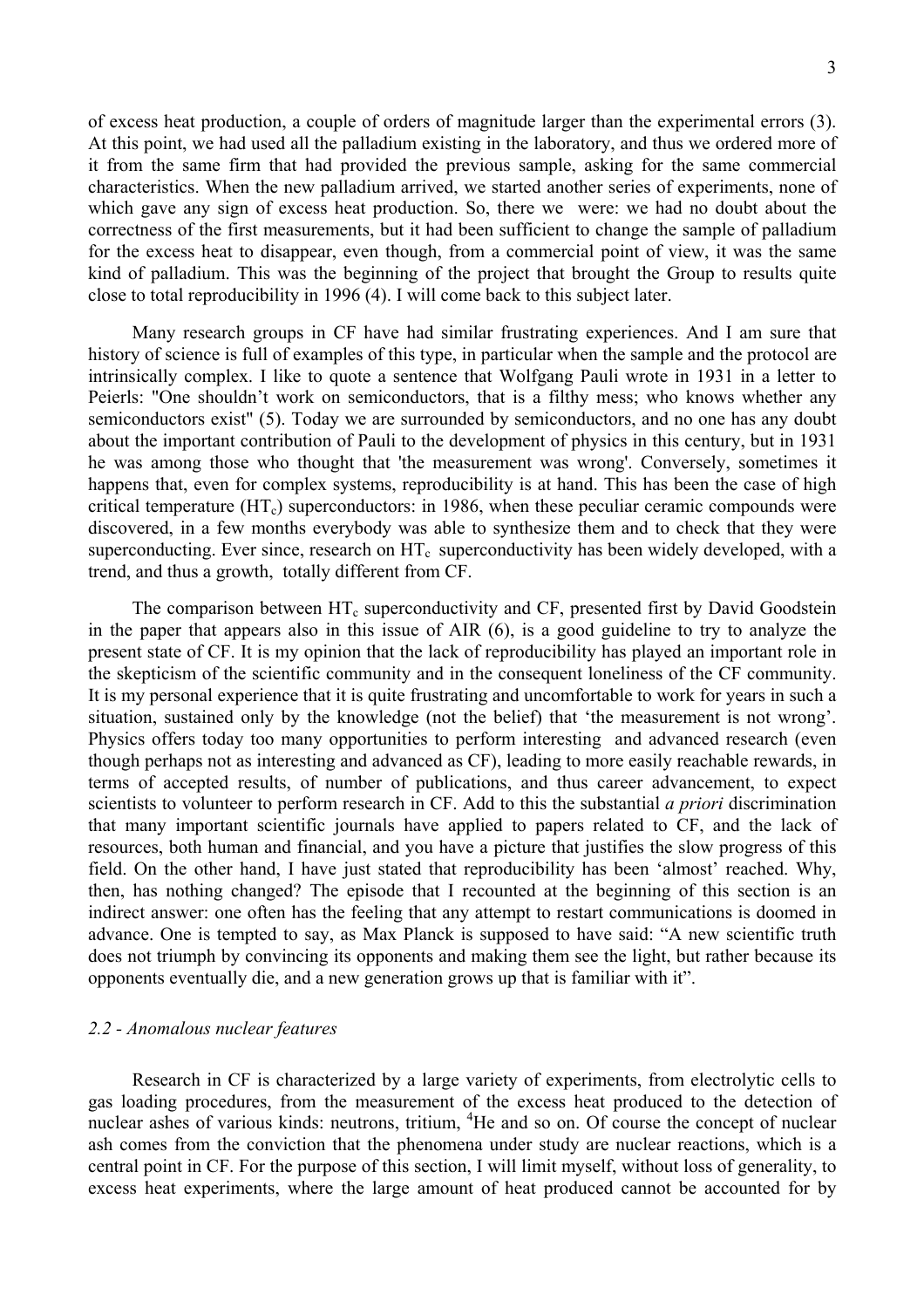chemical reactions; thus, by default, it is deduced that it comes from nuclear reactions. The most immediate hypothesis in Fleischmann-Pons type experiments is that a fusion reaction between two deuterium nuclei (deuterons) is responsible for the heat production: this is what was proposed in 1989 (1). This reaction has been extensively studied, mostly through experiments performed with the help of particle accelerators, which means in quasi-vacuum and with energetic particles ( $> 10^5$ ) eV). This is quite different from the CF experiments, which take place in condensed matter at room temperature (energies of the order of a small fraction of an eV). The following scheme shows the well-known rules for the D+D fusion reaction:

D + D = <sup>4</sup>He + 24 MeV  
\n  
\n
$$
n + {}^{3}
$$
He + 3.3 MeV (50%)  
\n
$$
p + {}^{3}
$$
H + 4.0 MeV (50%)  
\n<sup>4</sup>He +  $\gamma$  + 24 MeV (10<sup>-6</sup>)

 $(n =$  neutron,  $p =$  proton, in parenthesis the probabilities of the three final branches). The first step in the reaction is the creation of a  ${}^{4}$ He nucleus with an excess energy of 24 MeV. In vacuum this enormous energy explains the high probability for this nucleus to decay into two pieces (the first two branches); only very rarely is the excess energy emitted in a  $\gamma$ -ray, leaving an unbroken  ${}^{4}$ He nucleus (third branch). If a D+D reaction is what happens in CF experiments, then these rules are not at all obeyed, because the amount of thermal energy produced would correspond to a tremendous emission of neutrons (just to cite the only particles that go through almost everything), about 5 orders of magnitude higher than the measured flows.

This (and much more) is what I meant by the title 'anomalous nuclear features'. It has been said that, in order to justify D+D fusion reactions in CF experiments with deuterium in palladium, three 'miracles' are necessary. The first one is a dramatic increase of the probability for fusion to take place. If you try to extrapolate to low energies the known probabilities at high energies, you find that the probability of such an event is some 50 or more orders of magnitude lower than that needed to account for the measured excess heat (7): in other words, there is no chance that two deuterons will fuse at room temperature. The second miracle pertains to the absence of neutrons (and tritium, and so on) as the ashes of the reaction. You have to assume that the branching ratio (the relative probabilities of the three branches) is also dramatically altered: you must imagine that the first two reactions become highly improbable, while the third, the one giving rise to a <sup>4</sup>He nucleus, has a very high probability, almost 100%. But here we need the third miracle, since we do not see any γ-rays: thus we have to make the hypothesis that the 24 MeV of excess energy are in some way transformed in heat in the lattice of the host metal, the excess heat that you measure with your calorimeter. If these three miracles are produced, then the only expected ash is <sup>4</sup>He: this has been searched for, and in some instances it has been found. But to detect small amounts of <sup>4</sup>He is quite difficult, and this is one of the characteristics whose reproducibility is still under investigation.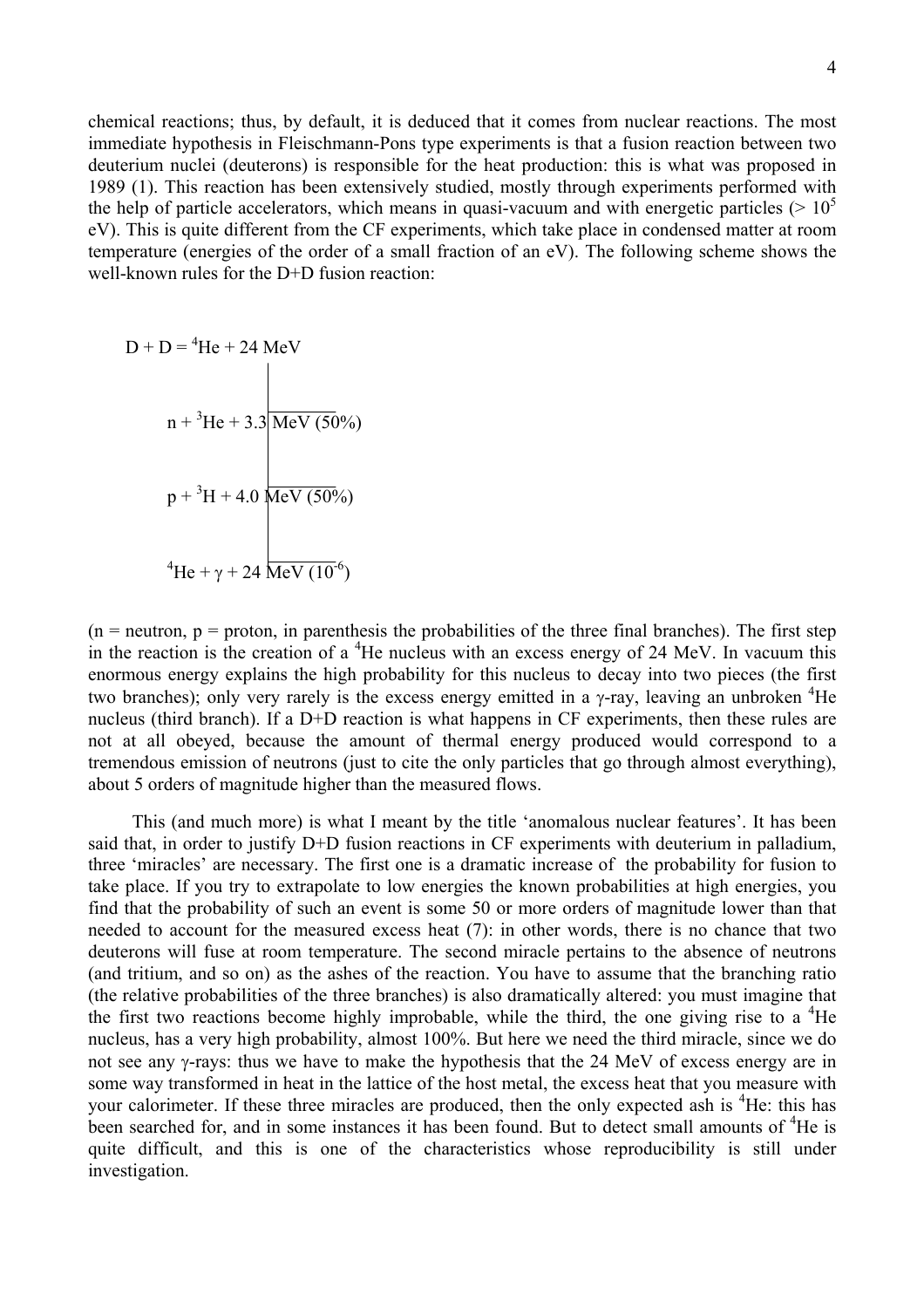Accepting the three miracles does not imply a violation of the fundamental laws of physics: in particular, conservation of mass plus energy is satisfied. One possible solution is to suppose that what makes the difference is the fact that the reaction takes place within condensed matter, rather than in vacuum. However, this is not easy to swallow. It has been said that there is no chance that the lattice, with its long characteristic times  $(10^{-12} \text{ s})$  and large distances  $(10^{-10} \text{ m})$  can influence nuclear events, whose typical times are in the order of  $10^{-20}$  s and whose distances are of about  $10^{-15}$ m: to quote Goodstein (6), "when the nucleus is doing its thing, the atoms of the crystal are far away and frozen in time". But, at this point, a comparison with the Mössbauer effect (which Goodstein also makes) is quite natural. In some nuclei ( $^{191}$ Ir,  $^{57}$ Fe,  $^{67}$ Zn) the emission of a γ-ray from a nucleus embedded in a lattice can take place in two entirely different ways, depending on macroscopic properties of the lattice, such as the temperature. In one of the two ways, the emitted  $\gamma$ ray has an extremely narrow line-width, coincident with the natural width, which means that the emission takes place as if the recoil were taken up by the entire lattice. To be sure, the energies involved are quite different with respect to CF (tens of keV instead of MeV's), and theories explaining the phenomenon have been devised and have been accepted by the scientific world. But then, what strikes me is that, however you look at it, a macroscopic parameter of the condensed matter system, the temperature of the lattice, is responsible for switching the emission of the γ-ray from one mode (large line-width) to the other (collective behavior of the lattice): this means that the lattice is able to influence the performance of a nuclear event. Giuliano Preparata has attempted a different interpretation of the Mössbauer effect (8) and has proposed a theory for CF (9), both based on the application of Quantum ElectroDynamics (QED) to condensed matter.

 These 'anomalous nuclear features' are another reason why the scientific community is very skeptical about CF. Incidentally, even in the CF community there are attempts to interpret the phenomena in terms of (in my opinion unlikely) electromagnetic (i.e., chemical) interactions, which would avoid calling for nuclear events. I think that the experimental evidence of nuclear ashes, including the rather new but impressive field of 'transmutations' (see below), even though not as strong as the evidence for excess heat, is nevertheless quite convincing.

## **3 - NARRATIVE**

#### *3.1 - The start-up*

 At the end of March 1989, like many scientists around the world, I was very much impressed by the press news from Utah, reporting the experiments of Fleischmann and Pons (1) and of Steven Jones (10). I must confess that I was very skeptical about the excess heat results (how can you imagine D+D fusion without neutrons?), and as a physicist I was reluctant to work in such a 'dirty' stuff as electrolysis. With a very naive reasoning, that I am sure was shared by many others at that time, I thought that a more physical approach, such as gas loading of deuterium in an appropriate metal, should succeed as well in obtaining the fusion of two deuterons. I spoke with the two young physicists of the Group, Antonella De Ninno and Antonio Frattolillo, and with the technicians Peppino Lollobattista, Lorenzo Martinis and Luciano Mori, and we decided to try a simple experiment: charging deuterium in titanium with a gas loading procedure and looking for neutrons while performing temperature cycles. We asked and obtained the participation of experts in neutron detection, Marcello Martone and Salvatore Podda, and performed the experiment: in one week we had two extended periods (tens of hours) with an impressive emission of neutrons. This result was communicated to the management of ENEA, a paper was written (11), a patent was issued, and the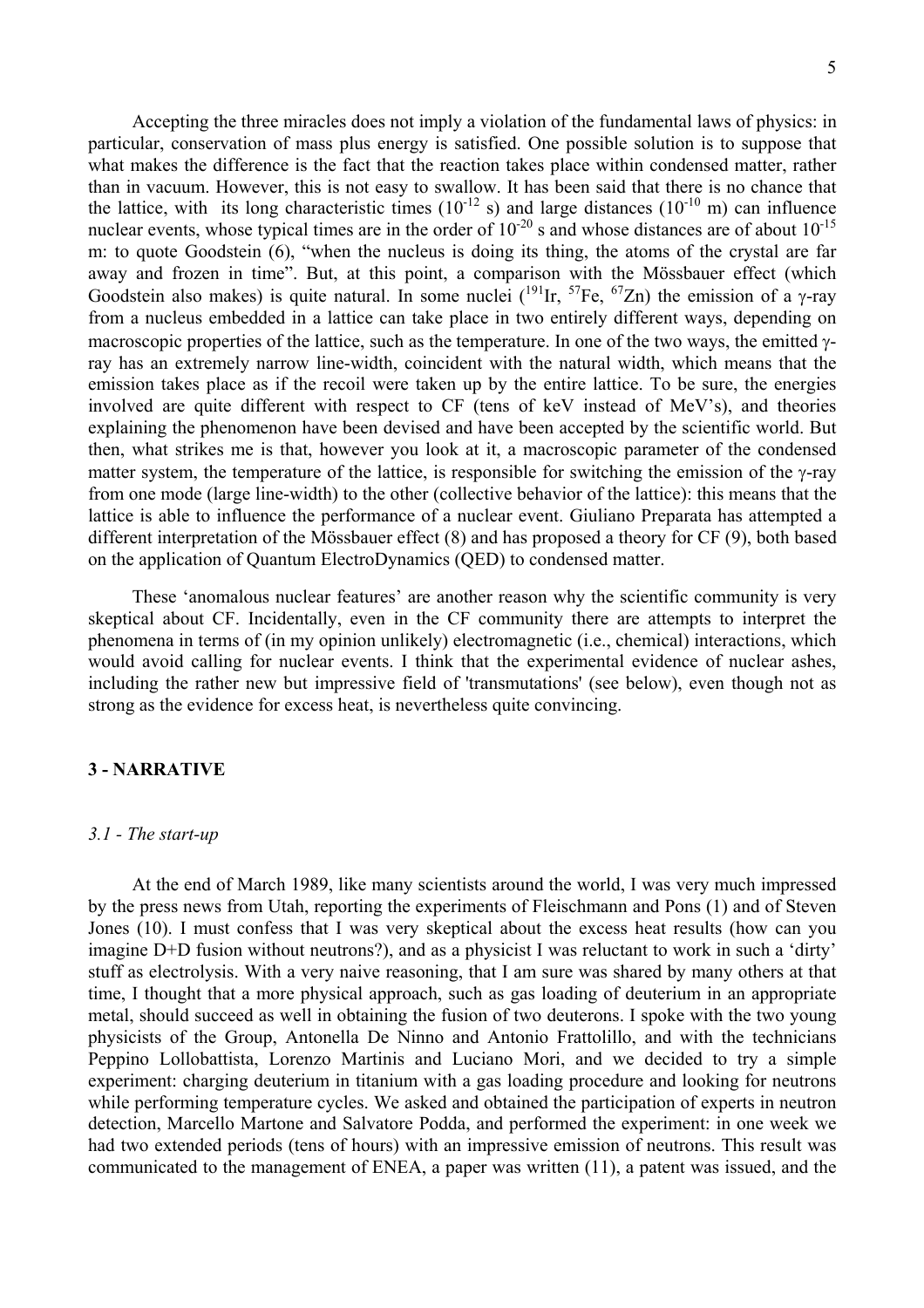results were presented in a seminar and in a press conference (the latter seemed to be a common occurence at that time).

 I will not go on recounting what happened as a consequence of these first events: this has been described in the paper by David Goodstein quoted above (6). Here I will limit myself to a brief overview of the scientific evolution of our research in the first couple of years. We were soon aware of the very poor reproducibility of our experiment, because we succeeded in repeating the event very seldom over tens of trials. We analyzed our first results many times, wondering whether there was anything wrong, and we could never find any artifact: I am still convinced that those events, even though not reproducible, were real. (Eventually, years later, we learned that another Italian Group had found the same evidence for our second event, following the same procedure (12).) In May 1989 there was a workshop on CF in Santa Fe (NM), organized by the US Department of Energy (DOE) and by the Los Alamos National Laboratory (LANL), and I had the opportunity to contact other groups searching for evidence of neutrons, in particular those of Steven Jones in Provo, Utah, and of Howard Menlove in LANL. As a consequence of the information exchanged, we decided to adopt their sophisticated neutron detectors. The measurements with such a detector were successful, and we presented them at the 1990 March meeting of the American Physical Society in Anheim (CA) and at the first of the international conferences on CF, held in Salt Lake City also in March 1990 (13). The data were rather poor and of much lower intensity than our first ones, but consistent with those obtained by the other groups. The next step was designed to reduce the background: we performed a series of measurements in the Gran Sasso laboratory, a very advanced facility 1600 meters under ground, near L'Aquila, Italy, belonging to INFN (Istituto Nazionale di Fisica Nucleare), where the neutron background is reduced by a factor  $10<sup>3</sup>$ . The result was substantially negative: none the less, we reported the results at the Provo meeting in October 1990 (14) and at the second international conference on CF, in Como, Italy, in July of 1991 (15). There had been also theoretical attempts to explain our results not in terms of a real cold fusion, but rather as a hot fusion on a microscopic scale, the energy to justify it being provided either by electromagnetic forces (16) or by the mechanical stress induced by the strong temperature gradients produced during our procedure (17).

 Summing up the state of the art of our research activity two years after its beginning, we were not happy at all: on the one hand, our efforts to conquer reproducibility were making no progress, on the other hand the explanation in terms of 'hot fusion on a microscopic scale' rendered the issue much less interesting than we had hoped. Furthermore, I was still very skeptical about the reality of excess heat measurements, considering neutron and tritium measurements the only relevant and reliable evidence. This conviction was shared by many coldfusioners, and this created a division in the field (what Goodstein (6) calls the 'good' and 'bad' kind of CF). The Provo workshop quoted above was dedicated only to experiments based on the detection of nuclear particles, and I participated in its organization, and I appear as one of the editors of the Proceedings (even though my contribution was quite small).

In this state of mind we participated to the Como Conference in July 1991.

## *3.2 - The 1991 Como Conference*

 I am convinced that the Como Conference was the most important in the short history of CF up to now. What I mean is that in that Conference results were presented that produced a real progress in the field, and influenced the research of the whole community in the following years. I will cite here the three issues that I consider most important: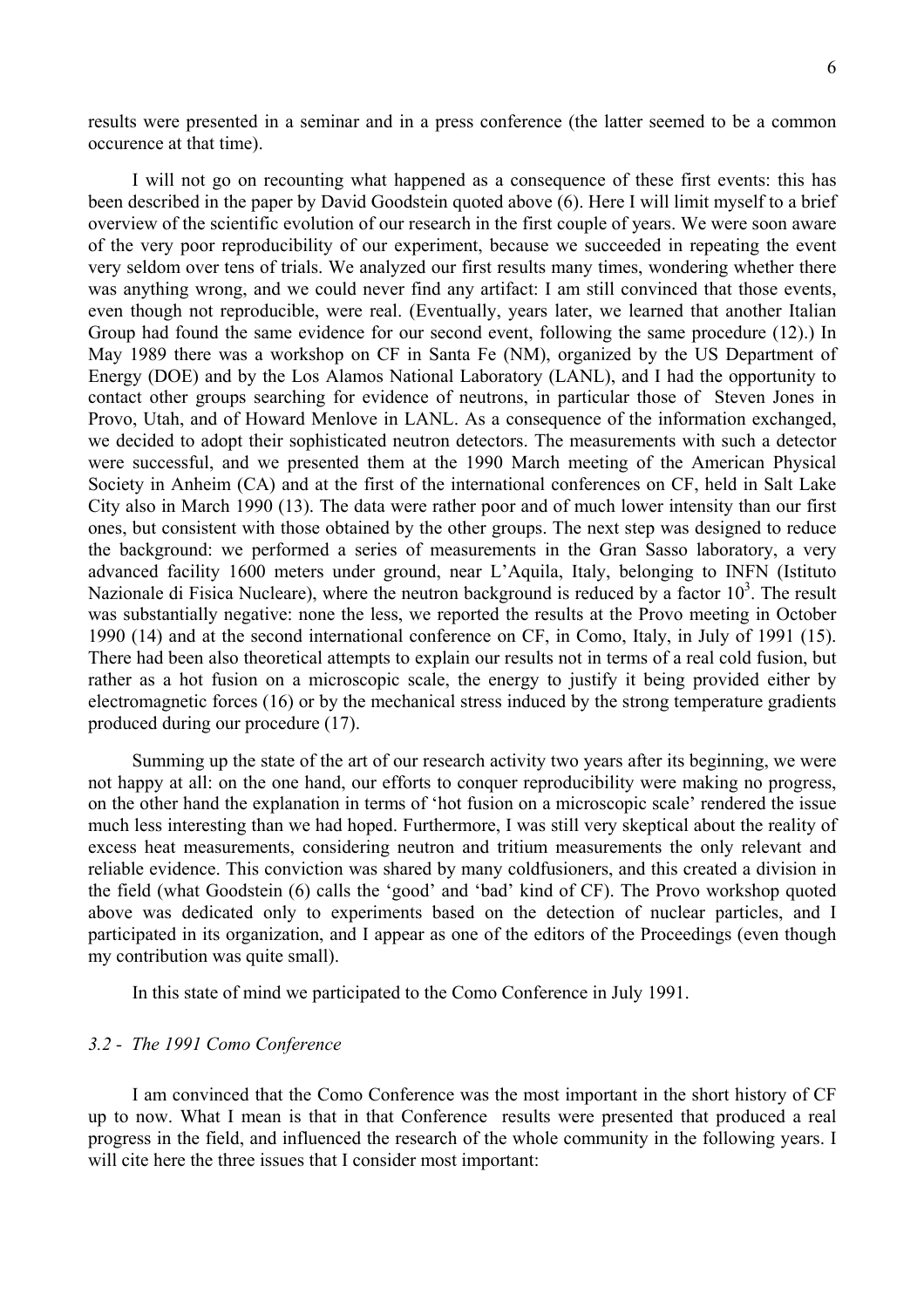Excess heat versus nuclear emissions. There were many confirmations of excess heat measurements in experiments performed in electrolytic cells, even if the amount of the heat produced was quite variable: it was possible to say that there was a first step forward towards reproducibility. Conversely, the measurement of nuclear emissions, in particular neutrons and tritium, even when accurately performed, gave quite random results, far from reproducibility, and at a very low level, often hardly detectable over the background. The attempt to measure neutron energies gave contradictory results, often with no correlation with any theory. Furthermore, it was very difficult to find in a single experiment any correlation between excess heat and nuclear emissions: it seemed that they were totally independent of each other.

Excess heat versus D/Pd ratio. One of the most significant results was presented by Mike McKubre et al. (18): at SRI (Stanford Reasearch Institute) they had constructed an accurate calorimeter for electrolytic closed cells, and had also developed methods to measure the amount of deuterium absorbed in the palladium cathode, expressed as D/Pd ratio (atomic). This had allowed them to find one of the most important new features of CF: the existence of a threshold of the D/Pd ratio, below which it was not possible to produce excess heat. The value of this threshold, for the experimental configuration of the SRI experiment, was about 0.9 – 1.0. *A posteriori*, this would explain why CF phenomena were not easy to produce: electrochemists know well that reaching a D/Pd ratio of 0.67 is quite simple, while going beyond this limit is not easy at all. This information had the important result of switching the attention of the experimentalists struggling for reproducibility from the general problem of producing excess heat to the more specific and more controllable problem of overcoming the quoted threshold. It had also an ancillary consequence for me, a physicist totally ignorant of electrochemistry: to understand the main reason why electrolysis is so much more efficient than gas loading in CF experiments. If you look at the phase diagram of the deuteriumpalladium compound you find that in order to obtain high D/Pd ratios at room temperature you have to use very high pressures. This is quite impractical in gas loading experiments, and conversely it is unnecssary in electrolysis, where the electrolytic mechanism itself can be considered equivalent to applying very high pressures to the ions entering the metal lattice. It seemed that, until one found a different, more efficient way of loading by gas, electrolysis provided a much better way to reach and overcome the famous threshold.

Another important communication was presented by Melvin Miles of the China Lake laboratory of the US Navy (19). They had collected the gases evolved from an electrolytic cell with which they were performing CF experiments, and had mass-analyzed them with the collaboration of a Group at the University of Texas at Austin, trying to correlate the production of excess heat with the presence of <sup>4</sup>He in the gases. The correlation was found and was at least qualitatively consistent with the hypothesis presented above, that  ${}^{4}$ He is the relevant ash in this type of experiment. It was the first convincing direct evidence that the excess heat is of nuclear origin.

 The results just described had a noticeable impact on the development of CF, and in particular they had an immediate effect on the activity of my Group at ENEA Frascati: we decided to switch from the experiments that we had been doing to experiments with electrolytic cells, looking for excess heat. In fact, there was another Group at ENEA Frascati, including Luciano Bertalot, Francesco De Marco, Aurelio La Barbera and Vittorio Violante: they were mostly doing experiments with electrolytic cells, with heavy water and palladium, looking for neutrons and tritium: one of them (ALB) spent a few months at the Texas A&M University, performing calorimetric measurements on an electrolytic cell, and obtaining clear evidence of excess heat in one run out of three (20). The two Groups merged for this new project.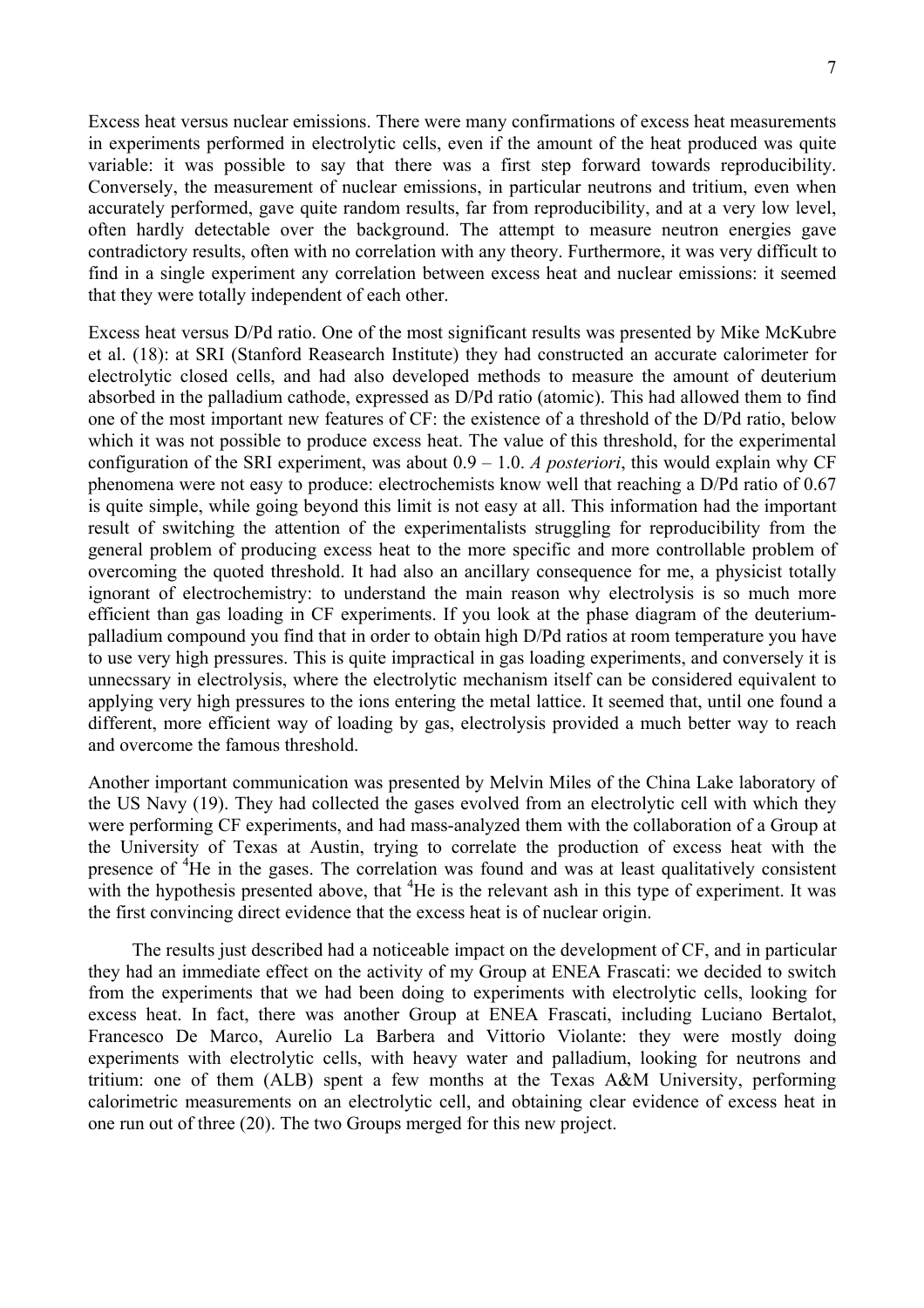#### *3.3 - Excess heat at ENEA Frascati*

I described in section 2a the episode in which the ENEA Frascati Group saw a clear evidence of excess heat production in 1992 and the ensuing disappointment with the 'new' palladium. Convinced of the reality of excess heat production, the Group went on trying different experimental arrangements, and trying to address issues that could contribute on the one hand to a better comprehension of the observed phenomena and on the other to the achievement of better reproducibility. I will just cite here some of the features that, in my opinion, contributed to progress in the field.

In the first set of measurements (3) the cathode was mounted in such a way that one of its sides was facing the anode, being immersed in the electrolyte, while the other was facing at a sealed volume containing deuterium gas. Monitoring the pressure in this volume gave information on the permeation of deuterium through the cathode. It was found that during the periods of excess heat production deuterium gas flowed from the volume into the metal, the opposite of what happened when there was no excess heat. I do not know what this means, but it is another distinctive feature of this phenomenon.

One of the arguments against the reality of excess heat was the following. Normally it takes a lot of time under electrolysis, sometimes weeks, in order to 'charge' the system, so that it can produce excess heat. One could imagine that there is an unknown mechanism of accumulation of energy (common chemical energy) in the system during this phase. At a certain point this energy is released, and is interpreted as excess heat: if this were true, the phenomenon would be much less interesting, because nuclear reactions wouldn't have to be called for. In two of our experiments we were able to refute this argument. In run n.3 of the first set of experiments (3) the excess heat production started a very short time, minutes, after the beginning of electrolysis and lasted almost 24 hours. In the most spectacular of our results, presented at ICCF5 ( $5<sup>th</sup>$  International Conference on Cold Fusion) (21), we had the production of a large amount of excess heat, up to 600 kJ, with a peak power of 11 W (compared to 8 W of power input), in the last three days of a 50-day long run. We had performed an accurate calorimetry of the experiment during the whole run. Thus, we could account for all the heat produced, within experimental error (50 mW). If we imagined that all the experimental error was dedicated to this anomalous accumulation of energy, a very unlikely hypothesis, this still could account for less than one half of the total excess heat measured.

In this same experiment a very suggestive feature appeared. While measuring the balance of the calorimeter, to detect excess heat, we were also monitoring the voltage applied to the cell (through a constant current power supply). In the three periods in which excess heat was produced we found that the measurement of the voltage was characterized by a totally different 'mode', and the 'switch' between the two modes was very abrupt and coincident with the start of excess heat production, as if a transition of phase of the entire thermodynamic system had occurred. The possibility that a phase transition is the basic condensed matter phenomenon that gives rise to CF is quite reasonable: it has been proposed that it could be related to the deuterium ions moving from the octahedral to the tetrahedral sites in the palladium lattice.

## *3.4 - The quest for reproducibility*

 The quest for reproducibility has been a central theme of the Group, both because of its intrinsic importance, and because we are aware of the 'social' consequences of its lack: the unavoidable 'loneliness' with respect to the traditional scientific community, which I discussed above. The importance of having a high value of the D/Pd ratio, which we had learned at the Como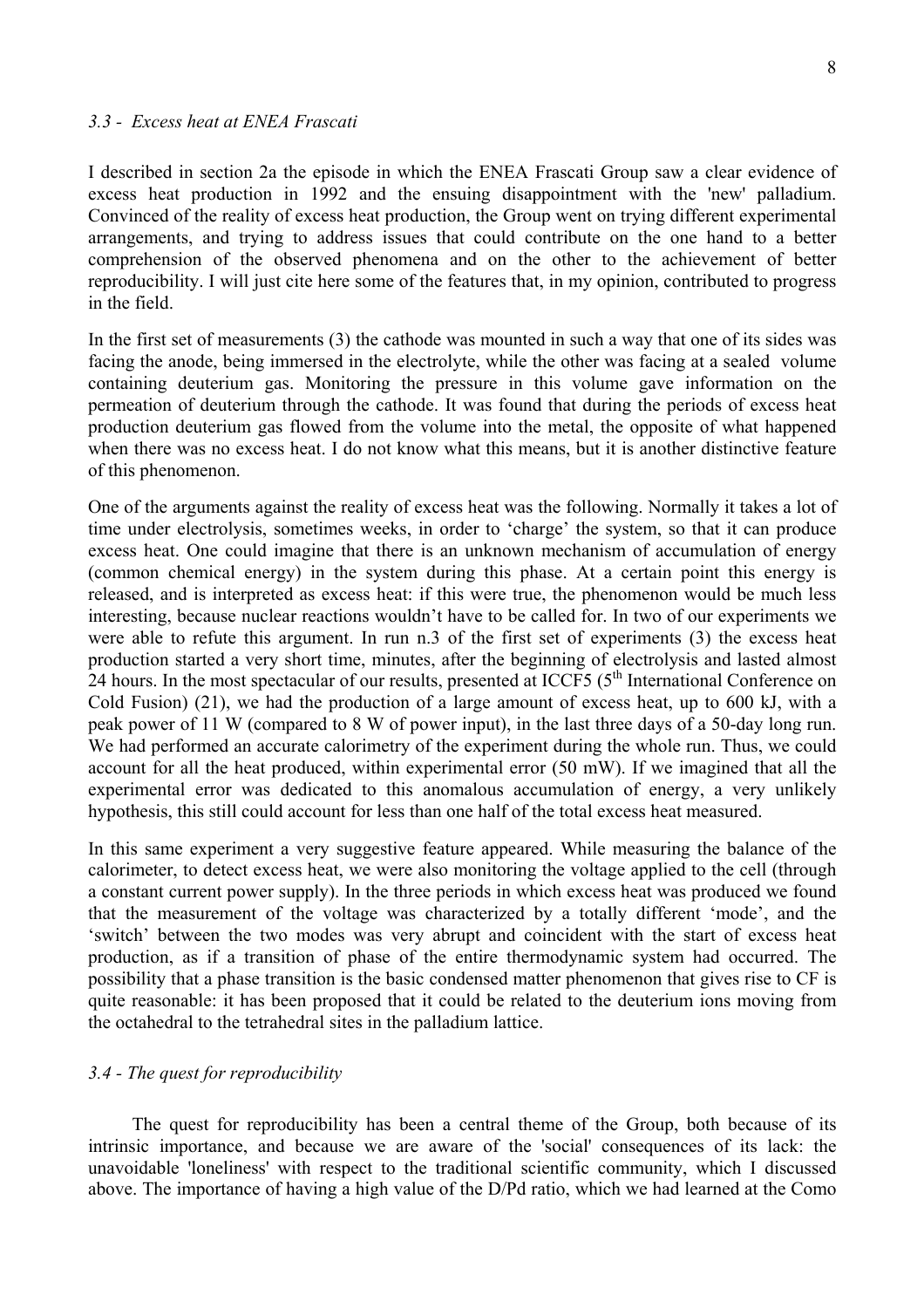Conference, became more and more evident as time went on and thus the episode of the 'good' and 'bad' palladium could be interpreted in terms of different degree of difficulty in pursuing this objective for different 'kinds' of palladium. This was a clear indication that studying the characteristics of palladium and their relation with the deuterium absorption dynamics was the main route to follow in order to obtain high D/Pd ratios. Eventually the work done on this problem by the young scientists of the Group (Antonella De Ninno, Aurelio La Barbera and Vittorio Violante) yielded important insight into the main reasons for the difficulty of attaining high loading ratios (22). As a consequence of these insights, they proposed a protocol for the preparation of the sample, and a particular procedure for the first phase of deuterium loading, which eventually allowed the Group to reach a good level of reproducibility: 5 samples out of 6 that had undergone the whole procedure showed very clear excess heat production (4). At this point an intense investment of time and effort was called for, to take advantage of this progress. Unfortunately, what has happened instead in the last few years is that the Group has been reduced from five full-time-equivalent scientists to a staff of two.

 I want to mention here another technique to study the dynamics of deuterium in palladium, which was applied in experiments of the Group done in cooperation with another laboratory in the Frascati area (Istituto di Struttura della Materia of the Consiglio Nazionale delle Ricerche): an Xray diffractometer was used to measure in real time the unit cell parameters during electrolysis, thus observing possible changes in the palladium lattice when high values of loading ratio were attained. This technique worked well (23), but we never reached D/Pd ratios higher than 0.75 in these experiments. This is a very promising technique that should be pursued in a more systematic way. Unfortunately, this was not possible in our case: the experiment was very 'expensive', in terms of time and work, and the Group was quite small.

## **4 - STATE OF THE ART**

## *4.1 - Science*

 Evaluating research in CF is quite difficult, due to the great variety of experiments and of theories that have appeared in this field: I stopped counting publications when the number passed a thousand a few years ago. It is also difficult because, in the absence of normal relations with the traditional world of science, within the CF community there has been too little criticism, and, I would say, a lack of serious refereeing. Thus the papers are not all of good quality, and their results are sometimes questionable. Nevertheless, there are many good experiments and corresponding good papers: there is no doubt that there has been progress in research on CF. Edmund Storms has tried twice to review it, producing two very detailed papers, complete with very extended bibliographies (24): I recommend them to those who want to have detailed knowledge of this field. Here, both because I do not feel able to perform such an enterprise satisfactorily, and because this is beyond the purpose of this article (and of this Journal), I will try to give a short summary of the most important areas: once again, it will reflect my personal view on the field, which does not pretend to be exhaustive.

Let me start with the effort to attain reproducibility. I want to mention here the work of Giuliano Mengoli, in Padua, in which excess heat measurements in electrolytic cells have been performed in different configurations, while working at temperatures close to the boiling point of water. The results are quite reproducible (25). (Experiments at 'high' temperatures had already been performed by Fleischmann and Pons, who showed also an interesting feature, called "heat after death", i.e., the persistence of heat production after all the electrolyte was evaporated (26).) Another interesting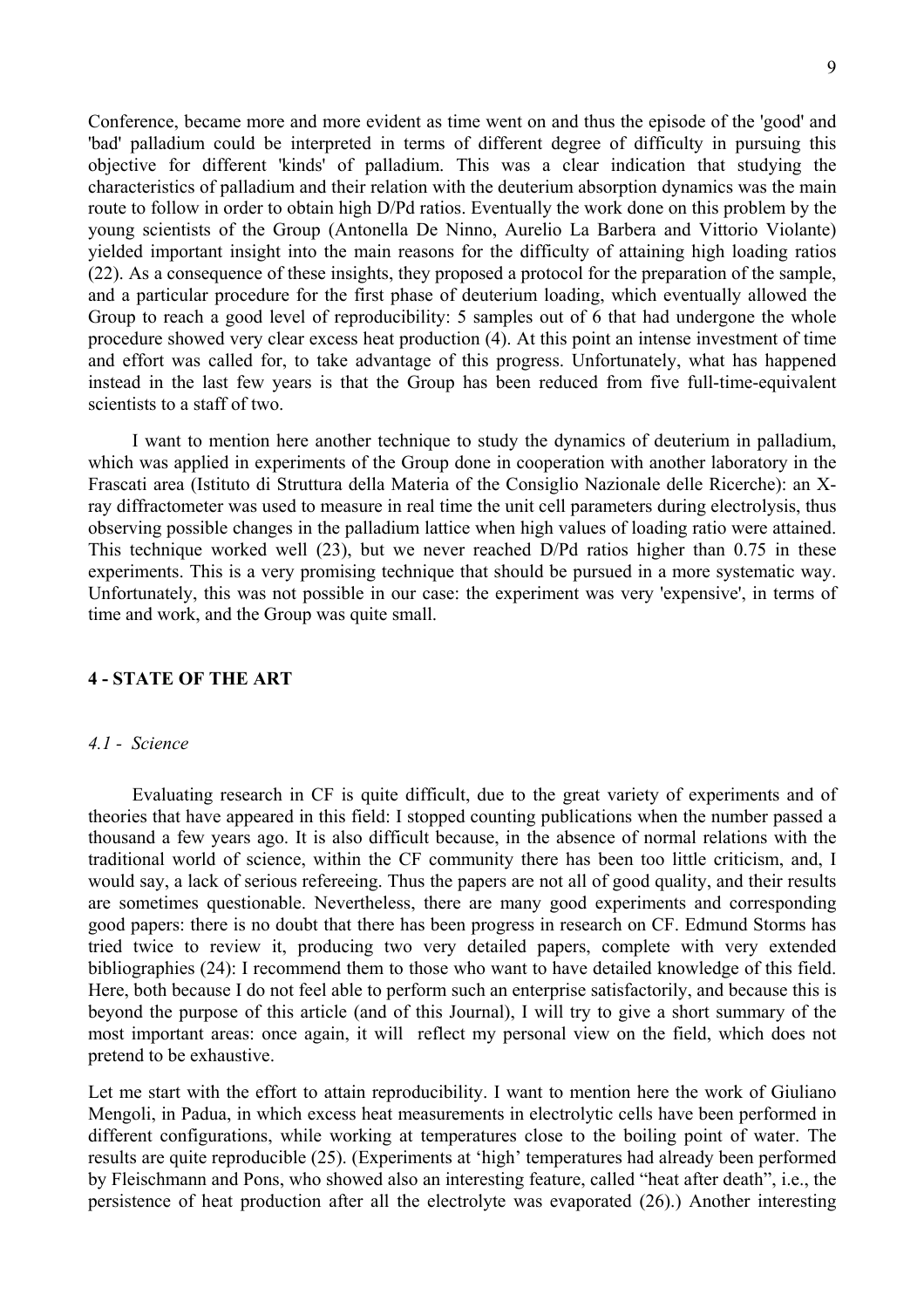method worth mentioning is the one followed in the experiments performed by Giuliano Preparata et al. The idea is that the presence of an electric potential in the palladium cathode can influence its chemical potential (27), with the effect of allowing higher D/Pd ratios: in this way, excess heat is more easily obtained, without worrying too much about the 'material science' characteristics of the metal (the idea arises out of Preparata's theory cited above (9)). In order to have high enough potentials, the cathode is a long thin Pd-wire, with a voltage applied at its ends: the results are quite reproducible (28). The route chosen by Francesco Celani, consisting of coating the cathode with appropriate materials in order to prevent the deuterium from escaping is also quite promising (29).

There are a number of experiments that seem to show that it is possible to have excess heat production in a different experimental system: nickel and hydrogen rather than palladium and deuterium. In this case the only reasonable explanation for nuclear fusion reactions is the fusion of hydrogen with one of the few deuterons that are always present in hydrogen as impurities. This idea is reminiscent of the work of Julian Schwinger, who examined the possibility of such a reaction as a general explanation of CF (30). Excess heat has been detected in light water electrolysis experiments (25,31), in electrolysis in so-called 'Patterson cells', in which the cathode is constituted by thousands of small plastic spheres coated with layers of palladium and nickel all packed together (32), and in gas loading experiments (33).

There has been a growing interest in the detection of 'nuclear ashes'. A number of careful and refined experiments have been reported that are designed to detect 'traditional' ashes, such as neutrons, tritium, and so on, and to their correlation with excess heat: with particular mention is the work of the Osaka Group led by Akito Takahashi (34). There has been an increasing effort to detect <sup>4</sup>He, which is an intrinsically difficult task. The results have been interesting, but the reproducibility has been far from satisfactory: I want to note here a very clear signal found by the Turin Group in a gas loading experiment (35) and an elaborate but convincing result by Daniele Gozzi, in which the balance between energy produced and number of  ${}^{4}$ He atoms is consistent with the model of D+D fusion (36). A totally new line of work, known under the name of "transmutations" has been developed in the last few years. Here, in experiments of various types, stable isotopes that were absent at the beginning of the experiment are found. This seems to indicate nuclear reactions other than D+D fusion, which is very difficult to understand. There is a wide spectrum of publications on this field, of which I cite just a few representative papers due to the University of Illinois Group led by George Miley (37) and to the Sapporo Group led by Tadahiko Mizuno (38); this field seems to be expanding, as evidenced in the last conference, ICCF7, held in Vancouver, Canada, in April of 1998.

Much could be said about theories: many and extremely various ideas have been presented. But, once again, I will not try to describe them. Let me just make a couple of general observations. The traditional recurrent mechanism that governs the development of science, alternating theory and experiment, so that they can check each other, is hardly possible if you are still struggling with the lack of reproducibility: this problem has seriously hampered the development of theories. The second observation is that, accepting the nuclear nature of the phenomena of CF, as I do, and considering the arguments discussed in section 2b about the 'anomalous nuclear features' of CF, it is not possible to explain CF on the basis of two-body interactions. It is necessary to demand the existence of a collective and coherent mechanism governing the phenomena. Such a mechanism was proposed immediately by Preparata et al (9) and others, of which I note here Scott and Talbot Chubb (39), have been proposed since then.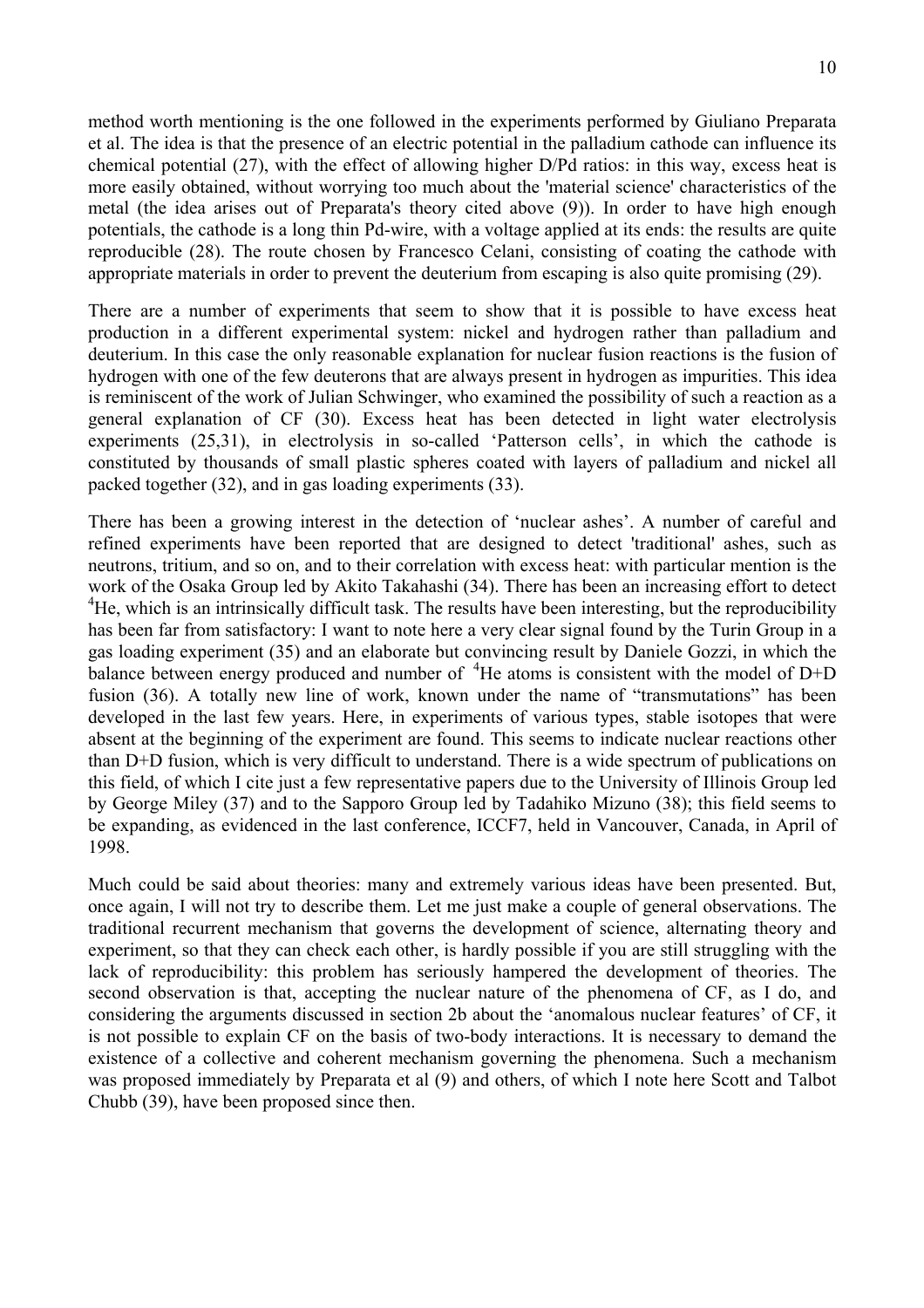## *4.2 - The CF community: science versus utility*

 A little history is useful in order to better understand the present status of the CF community. As I said at the beginning, towards the end of 1989 there was a rejection of CF by the traditional scientific community, leaving behind a number of ongoing efforts with a particular geographic distribution. In the USA there were many groups operating in spite of the lack of dedicated funds by DOE and NSF. In Japan there was considerable interest from the beginning. Within Europe there was continuing research in a number of groups in Italy, plus a small Group in Spain. China and India were also active, and in due time Russia also showed up. Most of these initiatives were due to small groups, with little or even no funding. Its activity is witnessed by the periodic International Conferences that have been held since then, 8 of them up to now. But there were also three big initiatives that were launched in the years following 1989, that I want to note here:

The Electric Power Research Institute (EPRI) made an important investment in CF research, initially in a number of areas, eventually mostly in excess heat experiments with D/Pd systems, that were performed at the Stanford Research Institute (SRI). This project was active for many years, and was terminated in 1995.

There was an important early project conducted by IMRA, an institution tied to the Japanese industry Toyota (in fact, this was a personal decision of one of the heads of this leading group, Minoru Toyota): three laboratories were created, two of them in Japan (in Sapporo and in Nagoya), and one in Europe, at Sophia Antipolis, near Cannes (where eventually Fleischmann and Pons became active). This project too has been terminated quite recently.

Another important Japanese initiative was taken by the Ministry for International Trade and Industry (MITI) with an additional contribution from a consortium of industries. The project involved a specialized laboratory built for the purpose, and the collaboration of Universities on more fundamental aspects. This project was terminated in 1998.

 One could be tempted to interpret the closure of these three important projects as a demonstration that CF research is failing in its objective to become a well defined discipline in science. I am personally convinced that this interpretation is definitely wrong. Let me explain why. One of the common characteristics of these projects is that they were promoted by agencies (in a general sense) that were highly interested in the potential energetic applications of CF (it is undeniable that the picture that I sketched earlier indicates the possibility to produce particularly clean nuclear energy, which is something mankind has been dreaming for decades). Thus, their expectation was to be able to develop practical applications of CF in a few years. From the description of the progress in science that I have reported above it is clear that, despite indubitable scientific realities, progress in its development has been quite slow, both because of the intrinsic difficulties of the field, and of the very scarce resources that have been dedicated to its study. We are still far from developing applications. Thus, it was to be expected that enterprises that were born with the aim of having a practical fall-out in short time had to give up. I am still convinced that a lot of basic research is needed, in order to better understand the science underlying CF, before practical objectives can be seriously addressed: this can be better pursued by small groups that proceed with this clear idea in mind.

 And this is in my opinion what is beginning to happen. Let me mention a few events that show this tendency: it could be (and I hope it is) incomplete, but nevertheless it gives the sense that CF is finally beginning to reenter the scientific world.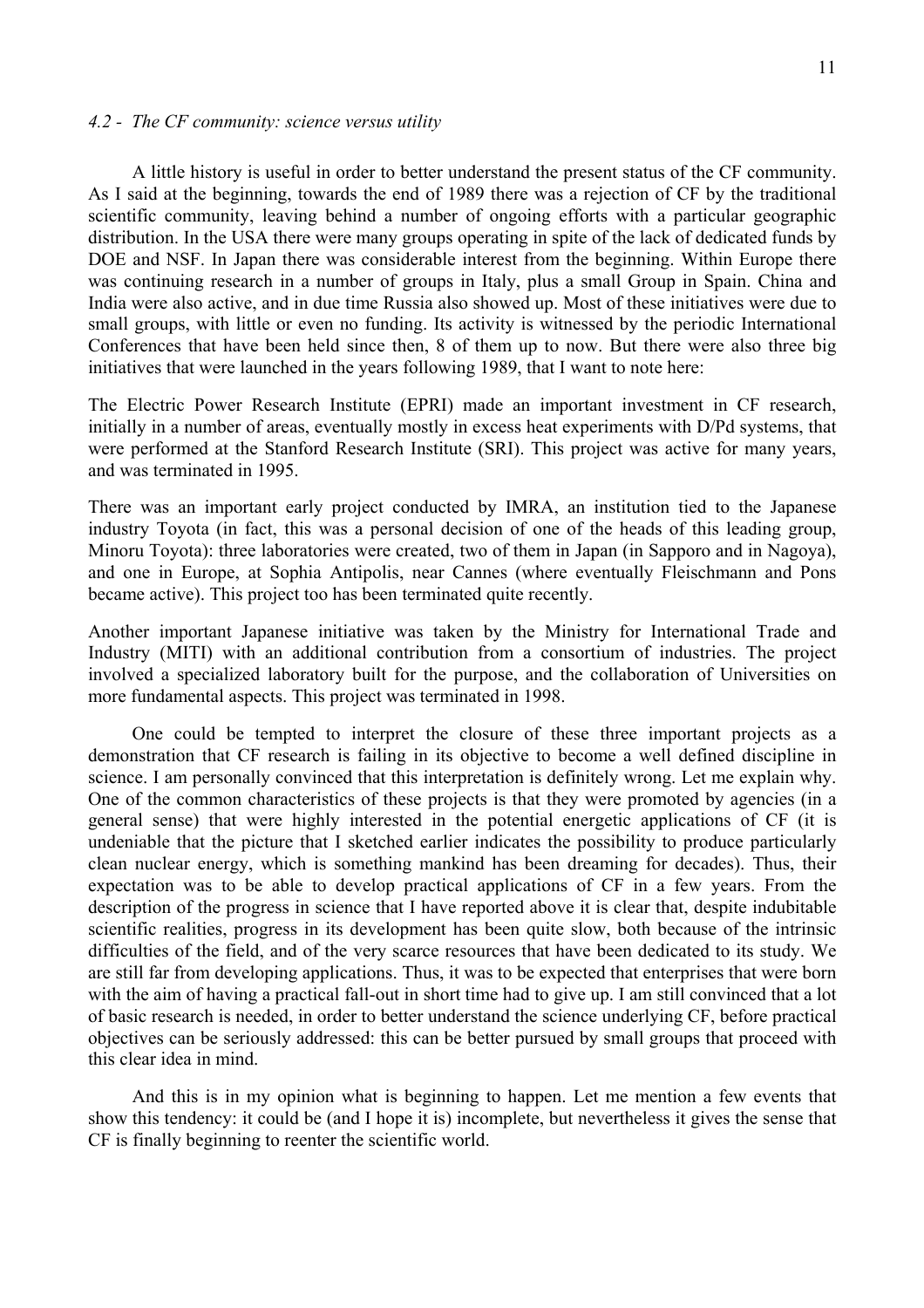At Grenoble, in France, there is a new laboratory funded by the French CEA (Commisariat a l'Energie Atomique) and by the Grenoble Institut Polytechnique, which has started a research project in CF

The SRI Group, that was funded by EPRI for many years, and then by the Japanese MITI for a couple of years, is presently active in CF research with funds from the US agency DARPA (Defense Advanced Research Projects Agency)

In Italy a new initiative is starting now: a cooperation between ENEA, INFN and LEDA that will allow the creation of a new laboratory at ENEA Frascati with a research program on CF, funded by the Italian Government, for the next three or more years.

 Let me mention, to finish, that at the American Physical Society March Meeting of 1999 (the Centennial Meeting) there will be a session, entitled "Palladium Electrochemistry", where papers on CF will be presented.

## **5 - CONCLUSIONS**

 It has been a long story; let me try to conclude by pointing out some meaningful aspects of this strange adventure of CF, relative to the past, to the present and to the future.

## *5.1 - Scientific realities*

 There is still no effective dialogue between the CF community and the traditional scientific world. There are extremes on both sides: some claim that CF does not exist, others are convinced that we have already solved the energy problems of mankind. As this paper makes clear, it is my conviction that some of the phenomena known with the name of CF are real, in particular the production of excess heat and its nuclear origin. I am also convinced that it is a very complex matter, that it requires a stronger and longer effort in research, just to understand better the basic phenomena, and that it is too early to consider practical applications. Reproducibility is still an important issue, but much progress has been made, and I think that it is at hand.

## *5.2 - Sociology*

 A reasonable question is the following: How is it possible that after 10 years the extreme positions about CF have not softened, and nevertheless there is a small community (hundreds of scientists) that goes working on with enthusiasm, in spite of the great difficulty that the general skepticism produces? It seems to me that this question has two different answers. The first is connected to the extreme appeal that the theme of CF has on people. There is the hope of solving one of the most serious problems of the world, the problem of energy, and succeeding in the task means pride, honors, money and so on: even if it is very difficult, even if the chances of succeeding are very small, some think that it is worth pursuing this objective. The other answer is that, no matter how you judge the CF community, there are results that are real, for example, the excess heat and the nuclear ashes do exist, in spite of the lack of reproducibility and of all the difficulties that I have tried to describe in this article. If they were not real, the field would have been abandoned many years ago. Add to this that those who started working on it and got positive results believe in the reality of their results and are willing to go on until a better comprehension of the phenomena is acquired, and some practical application is at hand. It is certainly an unusual situation, one that has never happened in the past.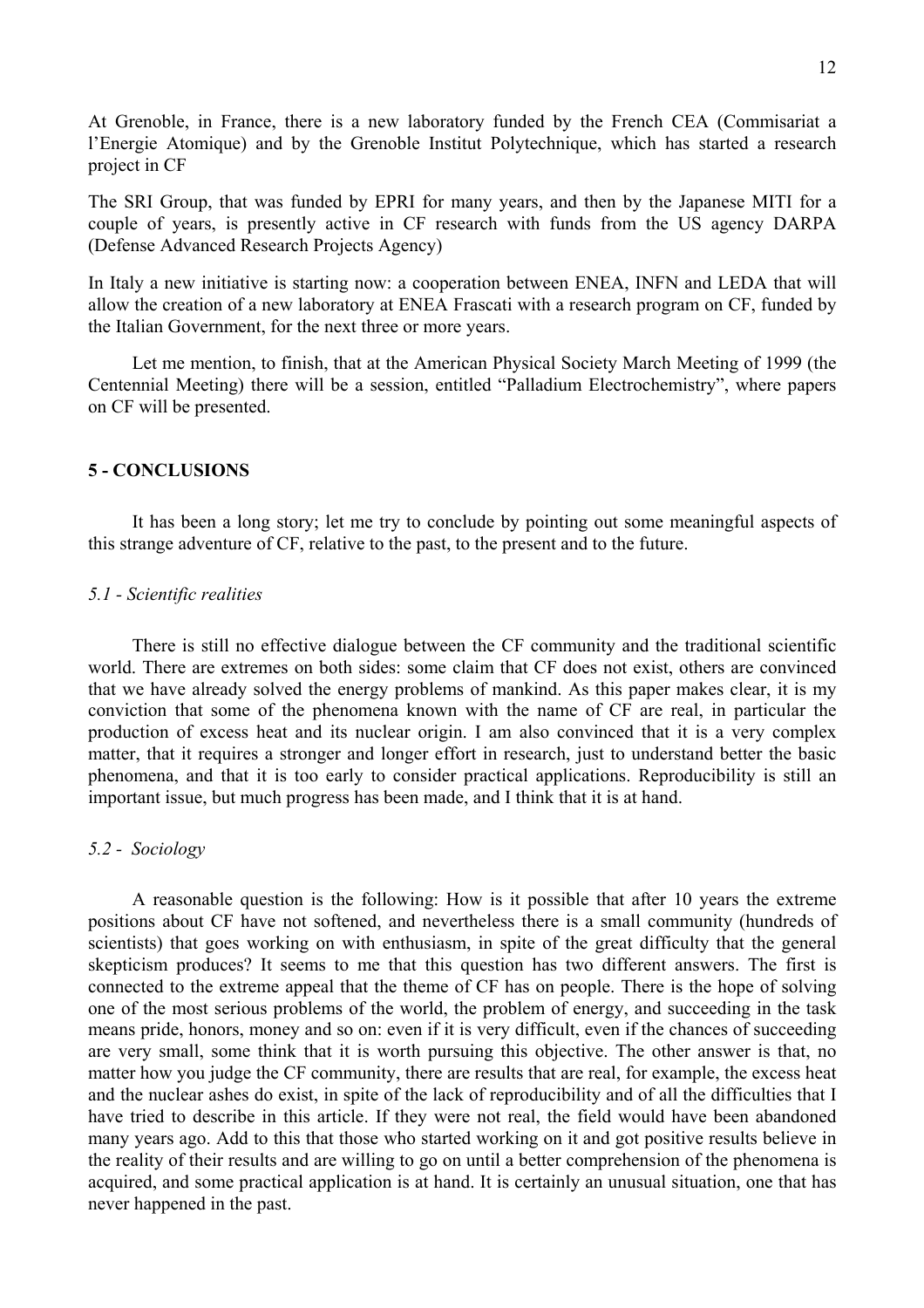#### *5.3 - The role of chance*

 I have often wondered about the influence of chance on my personal history. Consider the first episode: we try an experiment that is very naive, we perform it and get tremendous results, twice in a week. This produces success, excitement, commitment and so on. In two years we realize that it is one of the most irreproducible experiments. Thus, the question comes to the mind: if in our first attempts we hadn't had any neutron emission, what would have we done? The answer is clear to me: we would have abandoned the field after a few more negative attempts, exactly as many others have done, and we would not be involved in research on CF. Now, *a posteriori*, we know that the probability of seeing neutrons in that experiment was very small: thus, chance was the determinant factor in our participating in the CF adventure. Once again, consider the *impasse* in which we were at mid-1991: we were disappointed in the lack of reproducibility in our gas loading experiments, we decided to move to excess heat experiments, we did our first experiments with the 'good' palladium, and saw without any doubt the production of excess heat. Suppose instead that we had started with the 'bad' palladium and saw no excess heat: we would have been thoroughly convinced of the non-existence of excess heat and most probably we would have abandoned the field. Once again chance has been the determining factor in our continuing our activity.

## *5.4 - The future*

 It is evident that this field requires a more massive effort in order to attain steady progress. Propagation of the research into the rest of the scientific community would greatly contribute to this result. As I said before, I have the feeling that this is beginning to happen, and I am optimistic about future developments. As far as the fields of investigation are concerned, I think that the most recent results indicate that there are three important areas to be pursued: systems that yield excess heat without electrolysis, work at temperatures (at least slightly) higher than room temperature, and work with low dimensionality systems (powders, wires, films).

The reasons 'why' one should devote a more massive effort to develop CF are clear to me,

and I hope that they are convincing to you, now that you are reading this last paragraph. The study of collective and coherent phenomena promises very high intellectual rewards, and the hope of contributing to the solution of the problem of the energy supply for mankind is highly inspiring. Last but not least, the challenge of studying a field which is not well understood is definitely fascinating. Let me end by quoting Albert Einstein in a sentence that I read during a visit to the Space Museum of Washington: "The most beautiful experience we can have is the mysterious. It is the fundamental emotion which stands at the cradle of true art and true science".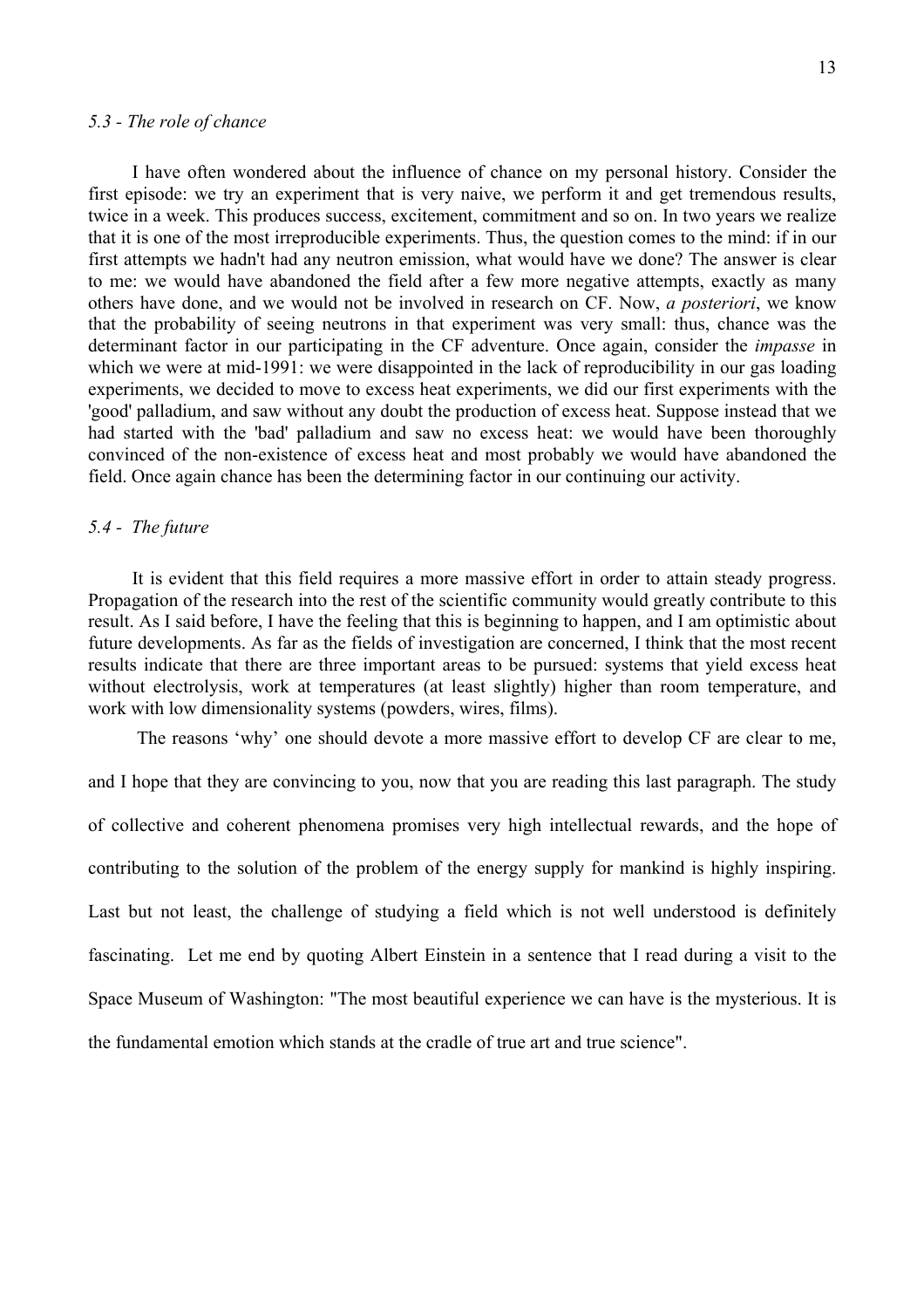## **BIBLIOGRAPHY**

The "International Conferences on Cold Fusion", of the series ICCFn, starting from ICCF3, will be often quoted in this bibliography. Hereafter are their references: in the rest of the bibliography they will be quoted just by the acronym.

ICCF3 "*Frontiers of Cold Fusion*", Proceedings of the *Third International Conference on Cold Fusion*, Nagoya, Japan, October 21 – 25, 1992, editor H. Ikegami, published by Universal Academy Press, Inc., Tokyo (1993)

ICCF4: Proceedings of the *Fourth International Conference on Cold Fusion*, Lahaina, Maui, Hawaii, USA, December 6 – 9, 1993; published in *Transactions of Fusion Technology*, a Journal of the *American Nuclear Society*, Vol. 26, N. 4T (December 1994).

ICCF5: *Proceedings of the 5th International Conference on Cold Fusion*, Monte Carlo, Monaco, April 9 – 13, 1995, published by International Conference on Cold Fusion 5, Valbonne, France (1995).

ICCF6: "*Progress in New Hydrogen Energy*", Proceedings of the *Sixth International Conference on Cold Fusion*, Hokkaido, Japan, 13 – 19, 1996, published by "New Energy and Industrial Development Organization, The Institute of Applied Energy", 1997

ICCF7: *Proceedings of the Seventh International Conference on Cold Fusion*, Vancouver, Canada, April 19 – 24, 1998, copyright by ENECO, inc., editor F. Jaeger (1998)

- 1. M. Fleischmann, S. Pons, "Electrochemically Induced Nuclear Fusion of Deuterium", *J. Electroanal. Chem.*, **261**, 301 (1989); see also M. Fleischmann, S. Pons, Errata, *J. Electroanal. Chem.*, **263**, 197 (1989).
- 2. F. Scaramuzzi, "La fusione fredda otto anni dopo", *Energia Ambiente e Innovazione*; ENEA Journal, **1/97**, 29 (1997)
- 3. L. Bertalot, F. De Marco, A. De Ninno, A. La Barbera, F. Scaramuzzi, A. Violante, P. Zeppa, "Study of Deuterium Charging in Palladium by the Electrolysis of Heavy Water: Search for Excess heat and Nuclear Ashes"**,** (ICCF3), 365 (1993); L. Bertalot, F. De Marco, A. De Ninno, A. La Barbera, F. Scaramuzzi, A. Violante, P. Zeppa, "Study of deuterium charging in palladium by the electrolysis of heavy water: excess heat production", *Il Nuovo Cimento*, **15 D**, 1435 (1993)
- 4. F. De Marco, A. De Ninno, A. Frattolillo, A. La Barbera, F. Scaramuzzi, V. Violante, "Progress Report on the Research Activities on Cold Fusion at ENEA Frascati", (ICCF6), Vol.1, 145 (1997)
- 5. L. Hoddeson, E. Braun, J. Teichmann, S. Weart, *Out of the Crystal Maze*, Oxford University Press, 121 (1992)
- 6. D.L. Goodstein, "Whatever Happened to Cold Fusion?", *The American Scholar*, **63**, 527 (1994); printed also in *Engineering and Science*, autumn 1994, 14 (1994)
- 7. A.J. Leggett, G. Baym, "Exact Upper Bond on Barrier Penetration Probabilities in Many-Body Systems: Application to Cold Fusion", Phys. Rev. Lett., 63, 191 (1989)
- 8. G. Preparata, "The Mössbauer effect: a glimpse of the stunning QED coherence of matter", ICAME-95, Conference Proceedings, editor I. Ortalli, Editrice Compositori, Bologna, 955 (1995)
- 9. T. Bressani, E. Del Giudice, G. Preparata, "First Steps Toward an Understanding of 'Cold' Nuclear Fusion", *Il Nuovo Cimento*, **101A**, 845 (1989).
- 10. S.E. Jones, E.P. Palmer, J.B. Czirr, D.L. Decker, G.L. Jensen, J.M. Thorne, S.F. Taylor, J. Rafelski, "Observation of cold nuclear fusion in condensed matter", *Nature,* **338**, 737 (1989).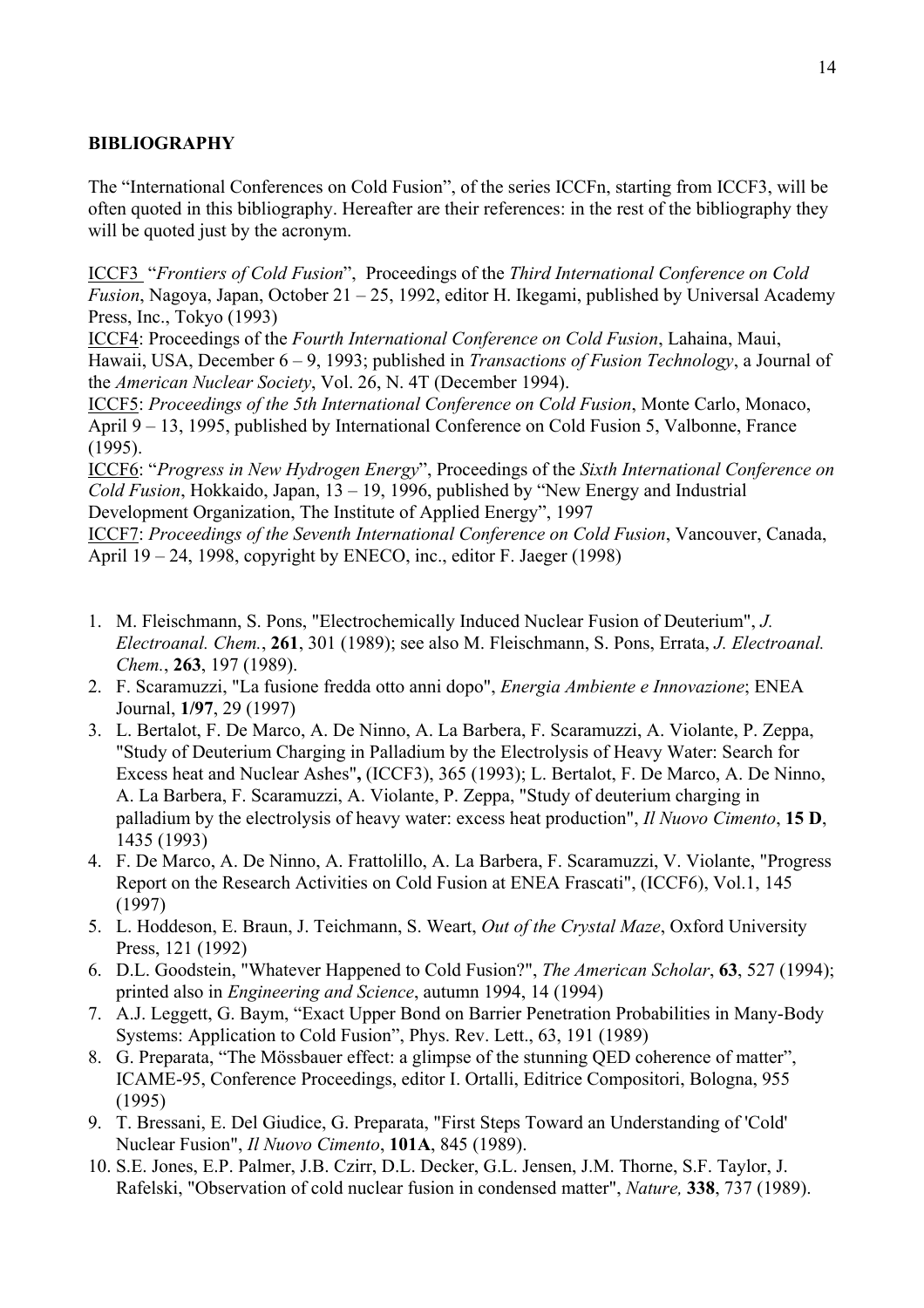- 11. A. De Ninno, A. Frattolillo, G. Lollobattista, L. Martinis, M. Martone, L. Mori, S. Podda, F. Scaramuzzi, "Emission of Neutrons as a Consequence of Titanium-Deuterium Interaction", *Il Nuovo Cimento*, note brevi, **101**, 841 (1989); same authors, "Evidence of Emission of Neutrons from a Titanium-Deuterium System", *Europhysics Letters*, **9** (3), 221 (1989).
- 12. M. Fabrizio, C. Manduchi, G. Mengoli, E. Milli, G. Zannoni, "Emissione di neutroni dall'interazione di deuterio gassoso con titanio e con leghe a base di palladio", Proceedings of the Rome Workshop on the status of cold fusion in Italy, University of Rome III, February 13- 16, 1993, editor B. Stella, 74 (1993)
- 13. F. D'Amato, A. De Ninno, F. Lanza, C. Pontorieri, F. Scaramuzzi, P. Zeppa, "Search for Nuclear Phenomena by the Interaction between Titanium and Deuterium", Proceedings of the First Annual Conference on Cold Fusion, March 28-31, 1990, Salt Lake City, Utah, USA, sponsored by the National Cold Fusion Institute, 170 (1990)
- 14. A. De Ninno, C. Pontorieri, F. Scaramuzzi, P. Zeppa, "Emission of Neutron Bursts from a Titanium-Deuterium Gas System in a High-Efficiency Low-Background Experimental Setup", Conference on Anomalous Nuclear Effects in Deuterium/Solid Systems, Provo, Utah, USA, 1990, Proceedings published by American Institute of Physics (Conference Proceedings 228), editors S.E. Jones, F. Scaramuzzi, D. Worledge, 122 (1991)
- 15. A. De Ninno, A. Frattolillo, F. Lanza, S. Migliori, C. Pontorieri, S. Scaglione, F. Scaramuzzi, P. Zeppa", *The Science of Cold Fusion*, Proceedings of the II Annual Conference on Cold Fusion, Como, June 29-July 4, 1991, editors T. Bressani, E. Del Giudice, G. Preparata, published by the Società Italiana di Fisica, Conference proceedings n.33, 129 (1991)
- 16. S.E. Segre, S. Atzeni, S. Briguglio, F. Romanelli, "A Mechanism for Neutron Emission from Deuterium Trapped in Metals", *Europhysics Letters*, 11, 201 (1990)
- 17. E. Tabet, A. Tenenbaum, "Displacement flow and deuteron drag in a metal: a path towards cold fusion", *Understanding Cold Fusion Phenomena*, edited by R.A. Ricci, F. De Marco, E. Sindoni, Conference Proceedings (Varenna, 15-16 September 1989), Volume 24, Italian Physical Society, 175 (1990)
- 18. M.C.H. McKubre, R. Rocha-Filho, S.I. Smedley, F.L. Tanzella, S. Crouch-Baker, T.O. Passell, J. Santucci, "Isothermal flow calorimetric investigations of the D/Pd system", *The Science of Cold Fusion*, Proceedings of the II Annual Conference on Cold Fusion, Como, June 29-July 4, 1991, editors T. Bressani, E. Del Giudice, G. Preparata, published by the Società Italiana di Fisica, Conference Proceedings n. 33, 419 (1991)
- 19. M.H.Miles, B.F. Bush, G.S. Ostrom, J.J. Lagowski, "Heat and Helium Production in Cold Fusion Experiments", *The Science of Cold Fusion*, Proceedings of the II Annual Conference on Cold Fusion, Como, June 29-July 4, 1991, editors T. Bressani, E. Del Giudice, G. Preparata, published by the Società Italiana di Fisica, Conference Proceedings n. 33, 363 (1991)
- 20. L. Bertalot, L. Bettinali, F. De Marco, V. Violante, P. De Logu, T. Dikonimos Makris, A. La Barbera, "Analysis of tritium and heat excess in electrochemical cells with Pd cathodes", *The Science of Cold Fusion*, Proceedings of the II Annual Conference on Cold Fusion, Como, June 29-July 4, 1991, editors T. Bressani, E. Del Giudice, G. Preparata, published by the Società Italiana di Fisica, Conference Proceedings n. 33, 3 (1991)
- 21. L. Bertalot, A. De Ninno, F. De Marco, A. La Barbera, F. Scaramuzzi, V. Violante, "Power Excess Production in Electrolysis Experiments at ENEA Frascati**"**, (ICCF5), 34 (1995)
- 22. A. De Ninno, A. La Barbera, V. Violante, "Selection of Palladium metallurgical parameters to achieve very high loading ratios", (ICCF6), Vol.1, 192 (1997); A. De Ninno, A. La Barbera, V. Violante, "Deformations Induced by High Loading Ratios in Palladium Deuterium Compounds", *Journal of Alloys and Compounds*, 253, 181 (1997); A. De Ninno, A. La Barbera, V. Violante, **"**Consequences of lattice expansive strain gradients on Hydrogen loading in Palladium", *Phys. Rev. B*, 56, 2417 (1997); A. De Ninno, M. Vittori Antisari, C. Giangiordano, "Material science studies aimed at improving the reproducibility of the heat excess experiments", (ICCF7), 103 (1998)